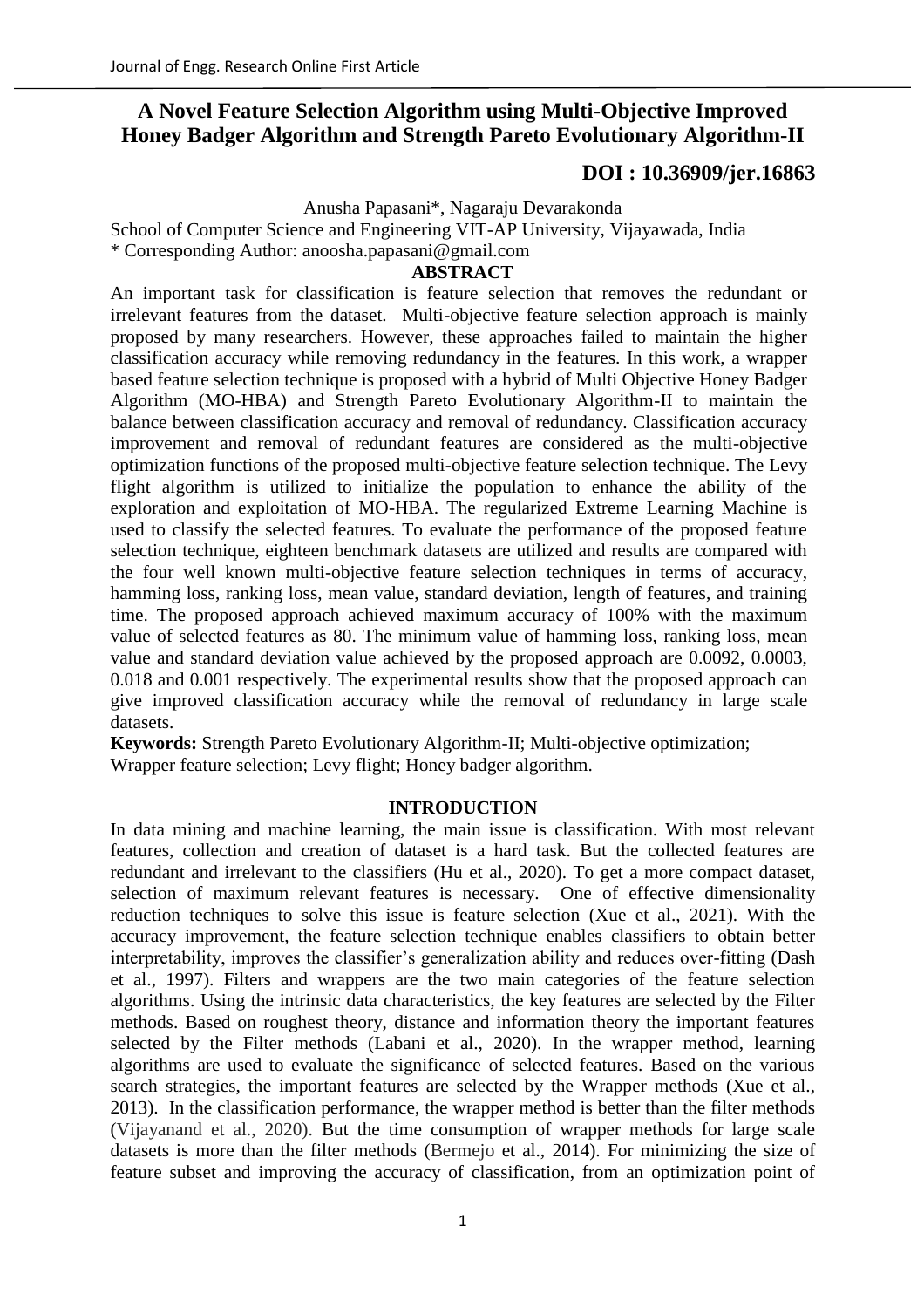view the wrapper feature selection can be termed as a multi-objective optimization model (Li, et al., 2020). Due to the powerful searching ability in the total workspace, a lot of attention is gained by meta-heuristic optimization techniques (Nayyar et al., 2018, Zhang et al., 2018 & Le et al., 2018). So that, they have been broadly used in several real-world applications like path planning of unmanned aerial vehicle, flow shop scheduling problem and wireless sensor networks. In wrapper algorithm, the meta-heuristic optimization algorithm plays an important role. Particle Swarm Optimization (PSO), Bat algorithm (BA), Whale optimization algorithm (WOA), Genetic algorithm (GA) and Grey Wolf Optimization (GWO) algorithm are the widely used optimization algorithms. In which, PSO (Banka et al., 2015 & Xue et al., 2014) and GA (Eroglu et al., 2017 & Hamdani et al., 2011) are widely used in many studies. Based on the number of objective functions, these evolutionary algorithms are further divided into multi-objective methods and single-objective methods (Han et al., 2015). When compared to single-objective methods, the multi-objective methods have more advantages (Fu et al., 2014). Though the generally used single-objective optimization algorithms such as PSO and GA achieve better global search performance, their exploitation ability of identified regions is weak. Honeybadger Algorithm (HBA) (Hashim et al., 2022) is a recently proposed optimization algorithm among these algorithms with better exploration and exploitation ability. The multi-objective methods such as Strength Pareto based evolutionary algorithm-II (SPEA-II) (Zitzler et al., 2001), non-dominated sorting genetic algorithm II (NSGA-II) (Deb et al., 2002) and Pareto Envelope-based Selection Algorithm (PESA) (Knowles et al., 1999). have shown better performance in handling many objective functions. Among them, SPEA-II is the popular and very important evolutionary algorithm that is the improved version of SPEA. It is the best multi-objective framework when compared with NSGA-II and PESA, particularly in high-dimensional spaces. The feature selection aimed at minimizing error rate while the removal of redundant features. Thus the multi-objective optimization techniques are considered more in the feature selection approaches. The existing multi-objective optimization algorithms such as SPEA-II, NSGA-II and PESA produce non-dominated solutions and show lesser accuracy with the reduction in the feature size (Dong et al., 2020). The combination of many optimization algorithms can improve the classification accuracy while the reduction in the feature size. In this work, the combination of HBA with SPEA-II named MOHBSP2 is proposed as the multi-objective optimization algorithm to select the features. The Levy flight algorithm (Liu et al., 2020) is utilized to generate the initial population of MOHBSP2. This method can extend the search space and can improve the performance of existing SPEA-II approach with guarantee in search speed. Due to the imbalanced dataset, the performance of classifier will be get affected. To balance the datasets, the mostly used effective sampling method is Synthetic minority over-sampling technique (SMOTE) (Huang et al., 2020). In the proposed work, the preprocessing step involves the SMOTE technique to balance the dataset. To calculate the accuracy of the selected features, a classifier is used by the proposed wrapper technique. Many efficient and accurate classification algorithms such as Naive Bayes, Decision tree, SVM, Artificial Neural network and Convolutional Neural networks are utilized by many researchers to classify the selected features. Among them Extreme Learning Machine (ELM) is the good and fast learning algorithm. In this work Regularized Extreme Learning Machine (RELM) (Wang et al., 2020) is employed to evaluate the performance of proposed approach. When compared to conventional classifiers, RELM can give satisfactory results in classification of large-scale datasets with multi-label. The results of proposed method is compared with popular feature selection algorithms such as multi-objective binary genetic algorithm integrating an adaptive operator selection mechanism (MOBGA-AOS) (Xue et al., 2021), Multi-objective PSO (MO-PSO) (Paul et al., 2021), multi-objective binary cuckoo optimization algorithm and nondominated sorting genetic algorithms NSGA III (BCNSG3) (Usman et al., 2020) and modified whale optimization algorithm (MWOA) (Vijayanand et al., 2020).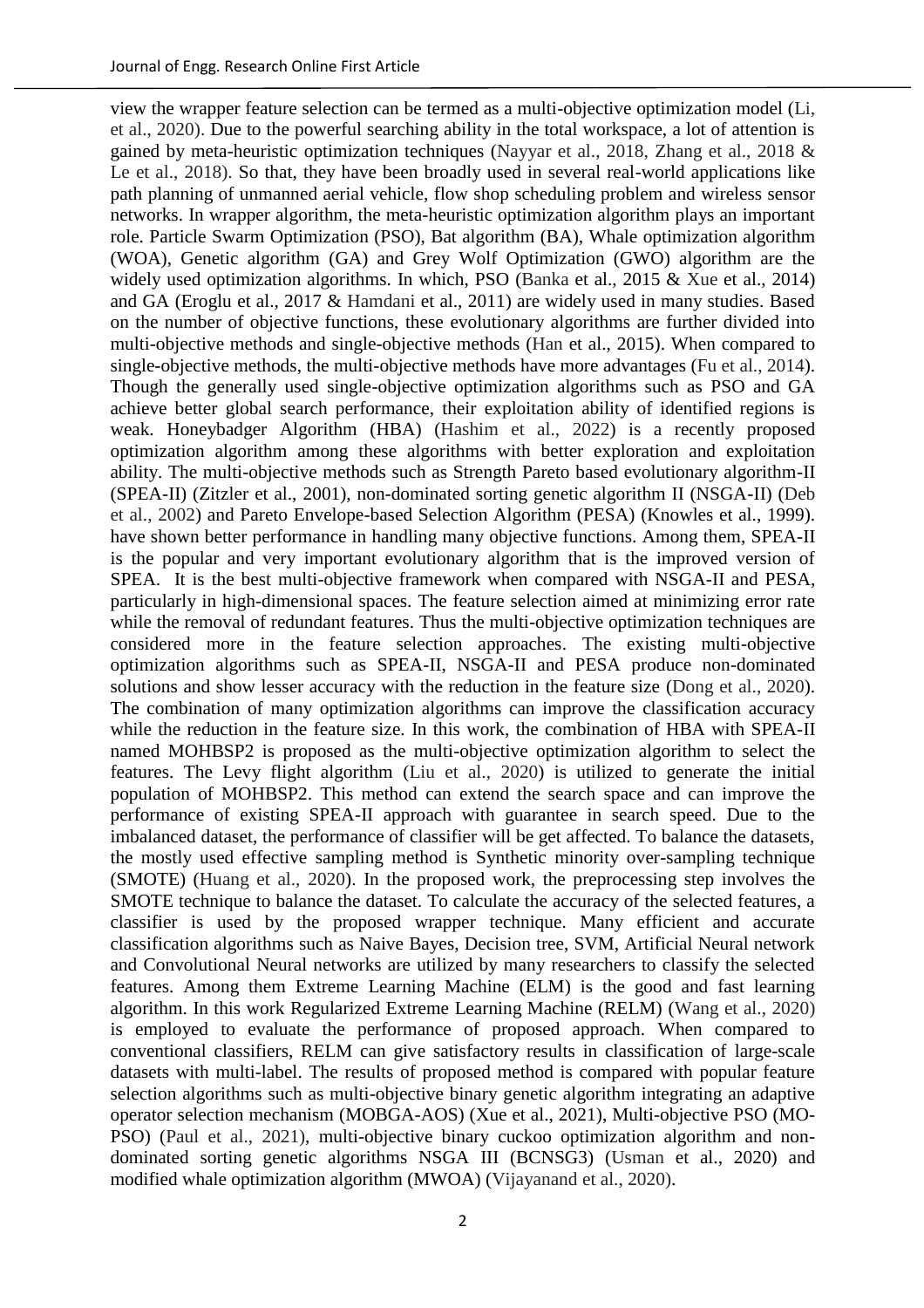The main contributions of the proposed MOHBSP2 based feature selection technique can be summarized as follows: The HBA is used for the multi-objective feature selection algorithm. The SPEA-II algorithm is combined with the MO-HBA named MOHBSP2 to improve the performance of existing HBA. To improve the exploration and exploitation ability of existing SPEA-II approach, the Levy flight is used to initialize the population. The effectiveness of the proposed feature selection approach is evaluated by utilizing the selected features in classification. The selected features are used to improve the classification performance of existing Regularized Extreme learning Machine. The performance of the proposed MOHBSP2 based feature selection algorithm is measured in terms of accuracy, number of selected features, computation time, hamming loss, ranking loss mean value, and standard deviation, to show the effectiveness of proposed feature selection algorithm. The performance of proposed approach is compared with other four well-known multi-objective evolutionary algorithms such as MWOA, BCNSG3, MOBGA-AOS and MO-PSO on eighteen datasets.

## **RELATED WORKS**

Most of Feature selection methods are proposed as a single-objective problem in the fitness function. Multi Objective feature selection methods are only few. For multi-objective feature selection, Zhang et al. (2020) introduced a binary differential evolution based self-learning. They have used three operators such as purifying search one-bit operator, probability difference binary mutation and non-dominated sorting operator based on crowding distance. This approach is evaluated using twenty standard datasets. This approach showed better performance and consumes shorter running time. With two objective functions, wrapper based multi-objective feature selection technique based on NSGA-II is proposed by Kozodoi et al. (2019) In the objective functions, feature subset reduction and expected profit maximizing are considered. They have utilized ten retail credit scoring datasets. This suggested approach showed better performance. Using breeding operators and NSGA-II, a wrapper based multiobjective feature selection approach is proposed by Gonzalez et al. (2019). This method maintains the stability with the feature ranking process. They have applied four classifiers to evaluate the effectiveness of the proposed approach. With the combination of salp swarm algorithm and multi-objective spotted hyena optimizer a feature selection approach is introduced by Sharma and Rani (2019). There are two stages in this method. The irrelevant features are eliminated using filter approach in the first stage. Then the most optimal features are explored using their hybrid method in the second stage. Kiziloz et al. (2018) proposed teaching learning based multi-objective feature selection approach. In this approach three multi-objective TLBO algorithms such as non-dominated selection, scalar transformation and minimum distance are proposed. They have utilized three classifiers namely SVM, ELM and LR for the performance evaluation of the proposed approach. Based on the frequency in the set of documents, the features are ranked using a PSO based multi-objective approach proposed by Amoozegar and Minaei-Bidgoli (2018). Then, the particles are guided and set of archives are enhanced using these levels. This proposed approach is compared with multiobjective GA and three variants of PSO. The hybrid of non-dominated sorting genetic operators and multi-objective artificial bee colony is introduced by Hancer et al. (2018) for feature selection. This approach used the k nearest neighbor classifier to evaluate the selected feature subset. For the classification of microarray results and gene selection, a multiobjective approach is proposed by Dashtban et al. (2018) They have used SVM, NBY, KNN and DT as the classifiers to evaluate the effectiveness of proposed approach. For gene selection, hybrid filter-wrapper based multi-objective optimization approach is introduced by Lai (2018). They select the finest genes using an aggregate filter technique. In a multiobjective formula, contribution lies and elitism based differential evolution approach is proposed by Nayak et al. (2020) for filter based feature selection. This approach removes the undesired and redundant features of the processed dataset by considering the nonlinear and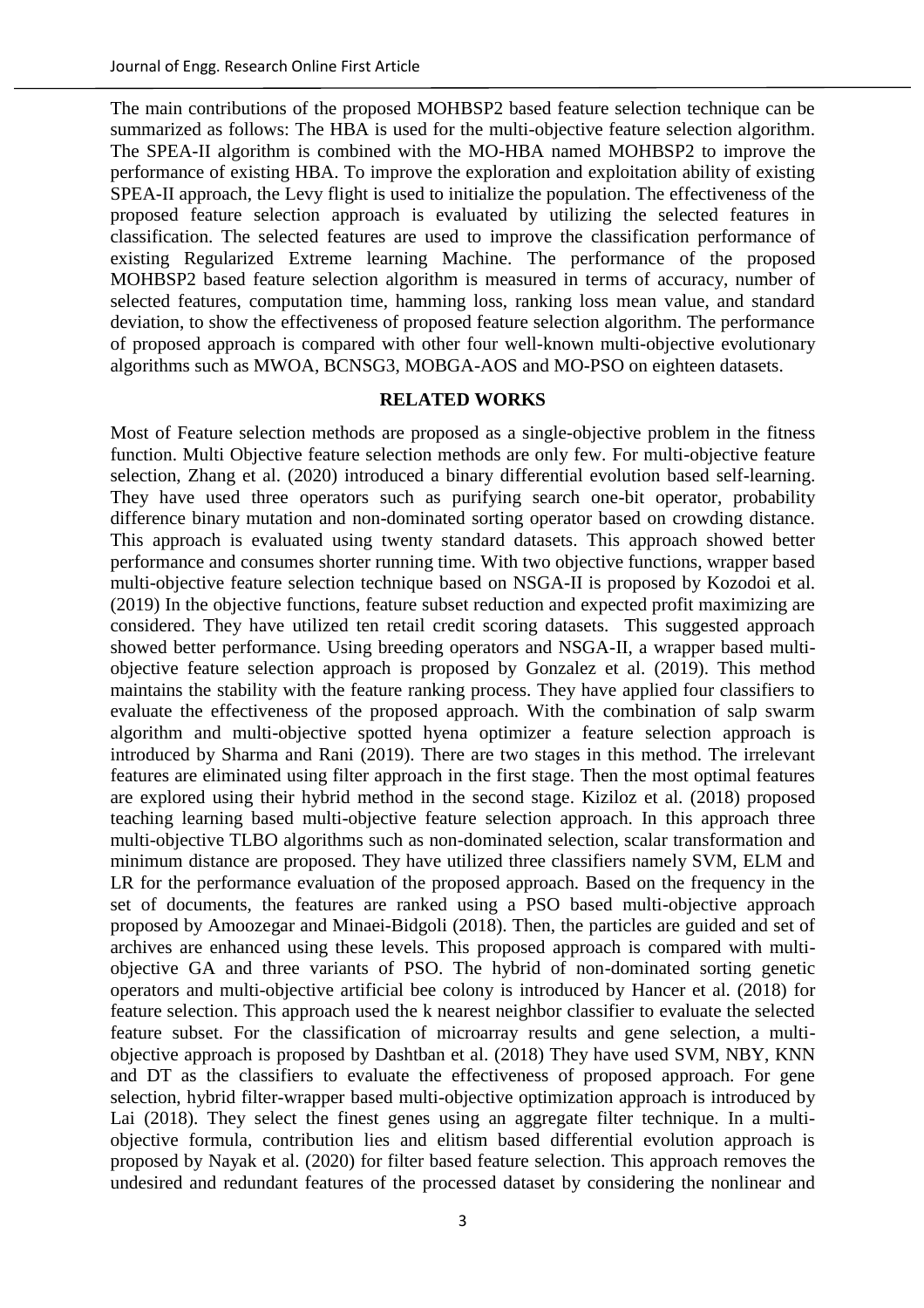linear dependencies. Usman et al. (2020) proposed a filter based feature selection algorithm using multi objective binary cuckoo optimization algorithm and NSGA-III. They have proposed four multi-objective filter based feature selection techniques by utilizing entropy based on gain ratio and mutual information. Though their method derives best feature subsets, performance comparison with other evolutionary algorithms is not provided to show their effectiveness. Xue et al. (2021) introduced a multi-objective feature selection technique for classification using binary genetic algorithm and adaptive crossover operator. In their approach, different search characteristics are used with five crossover operators. According to the performance of the evolution process, a probability is assigned to each of the crossover operators. A Relative Discriminative Criterion (MORDC) algorithm with multi objective function is suggested by Labani et al. (2020) for text feature selection. They have taken the relevance of the text features to the target class as the first objective and evaluation of connection between the features is selected as the second objective. They compute the redundancy and relevancy of the features using Pearson correlation and RDC measures. Gao et al. (2021) introduced a multi-objective optimization algorithm to select the features with hybrid cat swarm optimization algorithm (HCSO). In this approach, they have combined the inherent, competitive and guided characteristics with the original CSO. They have evolved global worst and best solutions during the HCSO execution. Though this approach gives better results, the comparison results with other existing optimization algorithms are not provided. An improved multi-objective PSO based feature selection approach for medical datasets is proposed by Rostami et al. (2020). They have used a mutation operator to enhance the quality of generated feature subset and the diversity of BPSO. Moreover, convergence of the PSO algorithm improved by introduction of a new node centrality-based approach to optimize the initial population of PSO. Hybrid of Harris Hawks Optimization and Fruitfly Optimization Algorithm is proposed by Abdollahzadeh and Gharehchopogh (2021). In this multi-objective approach, the error rate is considered as one objective function and number of features is considered as another objective function. The performance of these existing approaches showed lesser accuracy with the reduction in the feature size. Though the existing multi-objective optimization algorithms namely SPEA-II showed better performance than other approaches, it produces non-dominated solutions and shows lesser accuracy with the reduction in the feature size. From this literature review, it can be known that, the combination of optimization approaches can give better results in feature selection. So that, hybrid of various optimization algorithms is proposed in this paper to improve the performance of existing approaches such as SPEA-II and HBA.

## **PRELIMINARIES**

## **Honey Badger Algorithm**

HBA is inspired by the honey badger's intelligent foraging behavior (Hashim et al., 2022). Algorithm 1 explains the pseudo code for Honey Badger Algorithm. Into the exploitation and exploration phases in HBA, the honey badger's search behavior is formulated with the honey finding and digging techniques. Representation of the population (P) of the candidate solution is given in Equation (1).

$$
P = \begin{bmatrix} a_{11} & a_{12} & a_{13} & \dots & a_{1D} \\ a_{21} & a_{22} & a_{23} & \dots & a_{2D} \\ \dots & \dots & \dots & \dots & \dots \\ a_{n1} & a_{n2} & a_{n3} & \dots & a_{nD} \end{bmatrix}
$$
 (1)

The ith position of honey badger is represented by using Equation (2).

$$
a_i = [a_i^1, a_i^2, ..., a_i^D]
$$
 (2)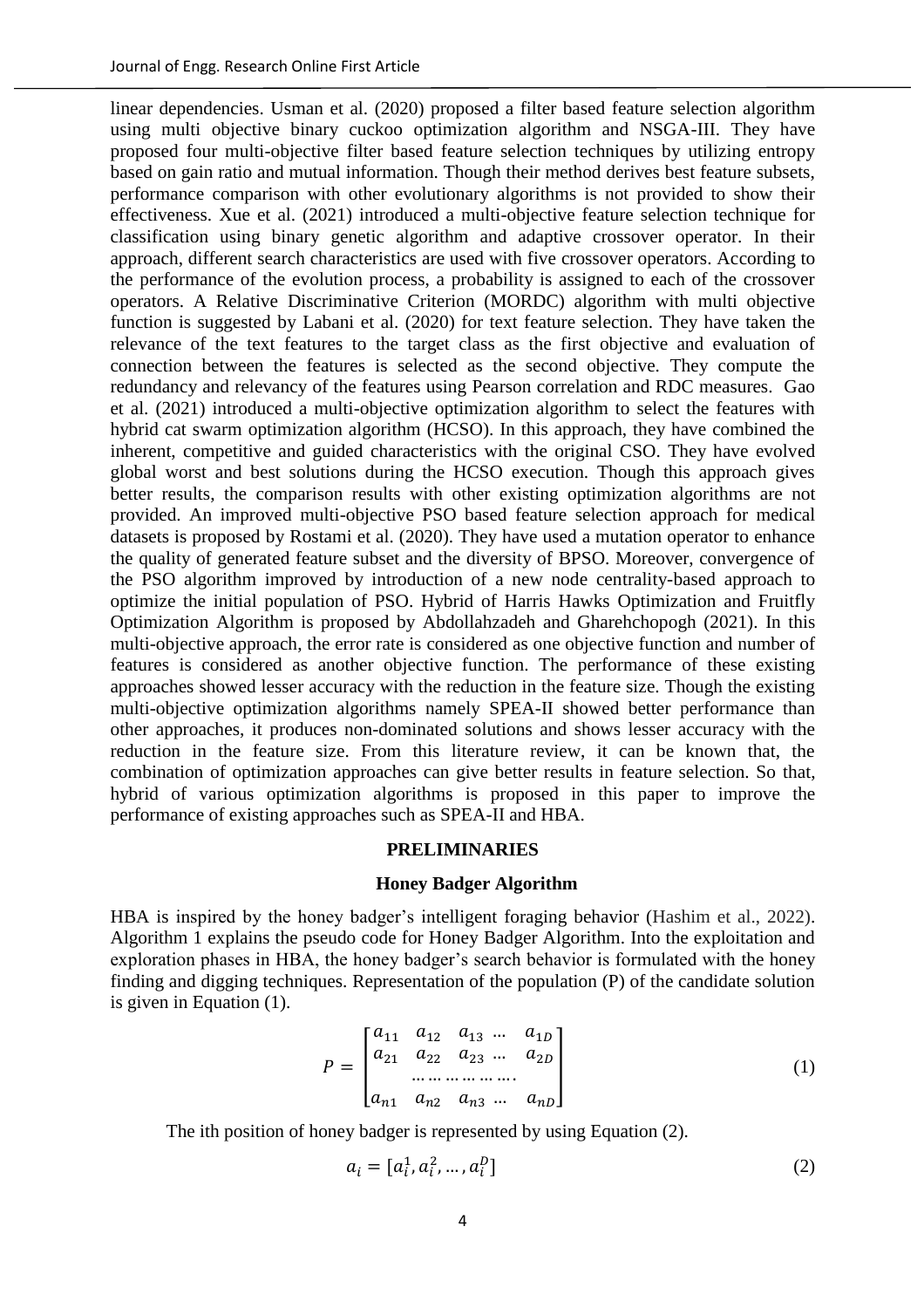| <b>Algorithm 1. Pseudocode for Honey Badger Algorithm</b>              |
|------------------------------------------------------------------------|
| Initialize parameters $t_{max}$ , N, $\beta$ , C                       |
| Generate population $P_{new}$ with random position between 0 and 1.    |
| Evaluate fitness of each position $x_i$ using objective function $f_i$ |
| The best position $x_{prev}$ and the fitness is assigned to $f_{prev}$ |
| while $t \leq t_{max}$ do                                              |
| Update the decreasing factor $\propto$                                 |
| for $i=1$ to N do                                                      |
| Calculate the intensity $I_i$                                          |
| if $r<0.5$ then                                                        |
| Update the position $x_{new}$                                          |
| else                                                                   |
| Update the position $x_{new}$                                          |
| end if                                                                 |
| Evaluate new position and assign to $f_{new}$                          |
| if $f_{new} \leq f_i$ then                                             |
| Set $x_i = x_{new}$ and $f_i = f_{new}$                                |
| end if                                                                 |
| if $f_{new} \leq f_{prev}$ then                                        |
| Set $x_{prev} = x_{new}$ and $f_{prev} = f_{new}$                      |
| end if                                                                 |
| end for                                                                |
| end while Stop criteria satisfied                                      |
| <b>Return</b> $x_{prey}$                                               |

## **Strength Pareto Evolutionary Algorithm-II (SPEA-II)**

SPEA-II is one of the evolutionary multiple objective algorithms (Zitzler et al., 2001). For the multiple objective optimization problems, the original genetic algorithm is extended as SPEA-II. To preserve and identify a set of Pareto optimal solutions is the objective of this algorithm. The Pareto optimal set is all the Pareto optimal solutions. In the objective space, the best nondominated solutions made the Pareto optimal set. For each solution, the two main parameters are considered. The algorithm 2 details the pseudocode for SPEA-II.

| <b>Algorithm 2. Pseudocode for SPEA-II</b>          |
|-----------------------------------------------------|
| Population (P) initialization                       |
| Creation of empty external set E                    |
| for $i=1$ to no of Generation                       |
| Calculation of fitness for each features in A and P |
| Add Non-dominated features from A and P             |
| <b>if</b> capacity of A exceeds <b>then</b>         |
| By Truncation Operator Remove features from A       |
| <b>if</b> capacity of A not exceeds <b>then</b>     |
| To fill E using dominated features in P             |
| Binary tournament selection                         |
| Mutation and crossover                              |
| end for                                             |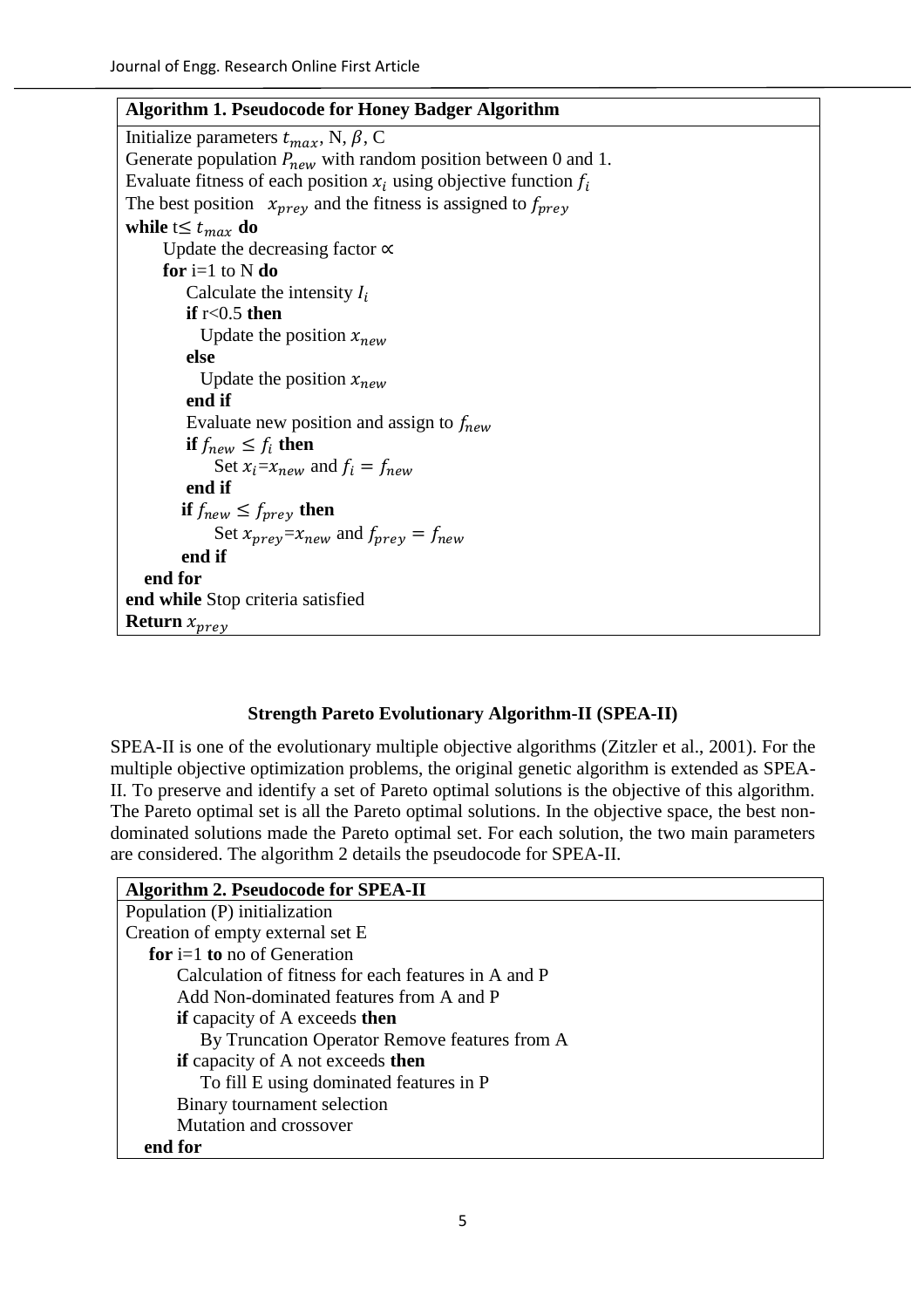## **PROPOSED METHOD**

The proposed approach selects the features using MOHBSP2 approach and the selected features are classified using regulated extreme learning machine. The existing multi-objective approaches select the non-dominated parameters and the accuracy is decreasing with the reduction in the feature size. Improving the accuracy of classification process while the reduction in the feature size is the complex task. The combination of more optimization algorithms can solve this issue. In this paper, the performance of the existing SPEA-II approach is improved with the combination of HBA and Levy flight (Balakrishnan et al., 2021, Ewees et al., 2022) approaches. Thus the proposed approach can give better accuracy while the reduction in the feature size.

#### **Dataset**

Eighteen datasets from UCI Machine Learning Repository (Asuncion and Newman, 2007) are utilized for evaluating the performance of the proposed feature selection approach. The datasets utilized to evaluate the proposed approach are WDBC, Zoo, Lymphography, Ionosphere, Credit, Heart, Dermatology, Sonar, Spect, Parkinson, Indian Pima, Scene, Kc1, Audiology, Tic-tac-toe, Waveform, Glass and Wine collected from various domains such as medical, computer.

#### **MOHBSP2 Based Feature Selection**

According to the basic HBA, a modified multi-objective method called MOHBSP2 is proposed in this paper. The exploitation ability can be improved by the local search with Levy Flight.

### **Initialization**

In this phase, the parameters like maximum iteration count, archive size  $(\overline{N})$  and feature size are initialized. At  $t = 0$ , the initial population( $P_0$ ) is generated. The size of population and respective positions are initialized based on Equation (3)

$$
x_i = lb_i + r_1 \times (ub_i - lb_i)
$$
\n<sup>(3)</sup>

Where  $r_1$  represents a random number between 1 and 0. The ith position of honey badger referring to feature in a population  $P_0$  is represented by  $x_i$  The lower and upper bounds of the search domain are represented by  $lb_i$  and  $ub_i$ . Then an empty archive  $\overline{(P_t)}$  is initialized by Levy flight algorithm using Equation (4).

$$
\overline{P}_t = x_i + \alpha \oplus \text{Levy}(\lambda) \tag{4}
$$

Where parameter of random step size is represented by  $\alpha$ , the distribution parameter of Levy flight is represented by  $\lambda$ . The entry wise multiplication is represented by  $\bigoplus$ . The ith solution is represented by  $x_i$ .

#### **Fitness Assignment**

The fitness values are calculated for both the population  $P_t$  and  $\overline{P}_t$ . A strength value S(i) is allocated by each individual i in the population  $P_t$  and archive  $\overline{P}_t$ . It denotes the dominated number of features as expressed in Equation (5).

$$
S(i) = |\{j|j \in P_t + \overline{P_t} \land i \phi j\}| \tag{5}
$$

Where, the cardinality of a set is represented by |∙|. The Pareto dominance relation is represented by  $\phi$ . The raw fitness Rw(i) of a feature is calculated on the basis of the S values as given in Equation (6).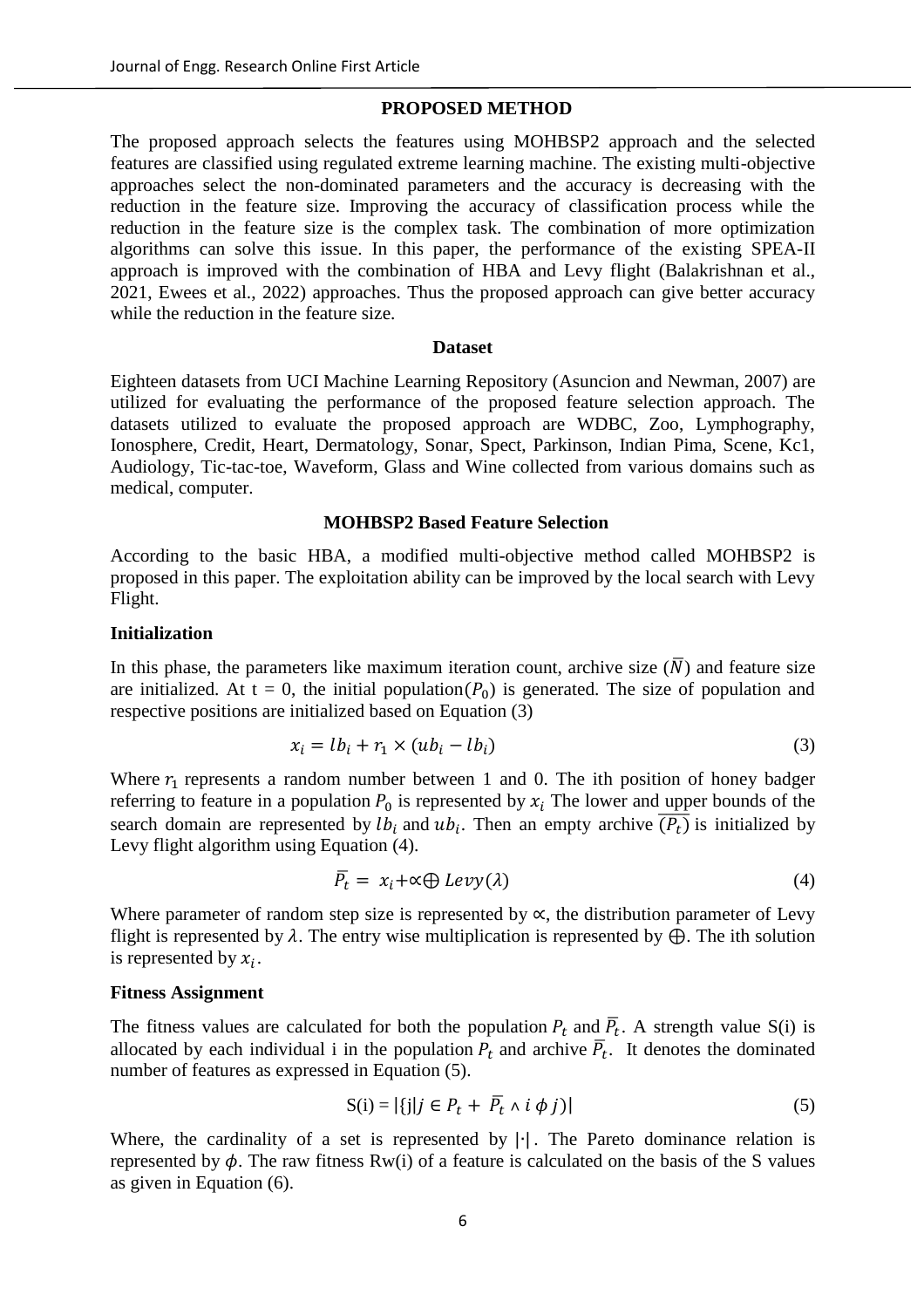$$
Rw(i) = \sum_{j \in P_t + \overline{P_t}, j \phi i} S(j) \tag{6}
$$

Corresponding to i, the density D(i) is expressed as given in Equation (7),

$$
D(i) = \frac{1}{\sigma_i^k + 2} \tag{7}
$$

Where, the k-th element for each individual i is represented by  $\sigma_i^k$ . For the raw fitness value  $Rw(i)$  the addition of  $D(i)$  produces its fitness  $Ft(i)$  as given in Equation (8).

$$
F(ti) = Rw(i) + D(i)
$$
 (8)

#### **Fitness Function**

For finding a set of optimal features with small solution size and high classification accuracy is the aim of the multi-objective feature selection technique. Instead of maximizing the classification accuracy, minimization of classification error is taken as the first fitness function. The second fitness function considers the size of solution. To evaluate the solutions, k nearest neighbors (k-NN) is utilized as the classifier. The k-NN uses n-fold cross validation. The first fitness function can be calculated using Equation (9).

$$
\min(f_1) = \left(\frac{1}{n} \sum_{l=1}^{n} \frac{N_{Error}}{N_{All}}\right) \times 100\%
$$
\n(9)

Where the feature is represented by X, The number of all the instances are represented by  $N_{All}$ , the number of wrongly predicted instances are represented by  $N_{Error}$ . The second fitness function can be calculated using Equation (10),

$$
\min(f_2) = \sum_{i=1}^{D} x_i \tag{10}
$$

Where, ith value in the X feature is represented by  $x_i$ . The number of original features is represented by D.

### **Environmental Selection**

All the non-dominated features from both the populations  $\overline{P}_t$  and  $P_t$  that have fitness value lower than one are copied to  $\overline{P_{t+1}}$ . It can be expressed by using Equation (11),

$$
\overline{P_{t+1}} = \{i \mid i \in P_t + \overline{P}_t \land F(i) < 1 \tag{11}
$$

The environmental selection is completed if the front of non-dominated fits exactly into the dataset  $|\overline{P_{t+1}}| = \overline{N}$ . If the size of dataset is too small  $(\overline{P_{t+1}}| < \overline{N})$  then,  $\overline{P_{t+1}}$  fill with dominated features from  $\overline{P}_t$  and  $P_t$ . The truncation operator is used to reduce  $\overline{P_{t+1}}$  if the size of dataset is too large  $(\overline{P_{t+1}} \mid > \overline{N})$ .

#### **Position Update using HBA**

Multi-objective HBA is utilized to update the positions of population  $\overline{P_{t+1}}$ . The positions of  $\overline{P_{t+1}}$  is updated using the Equations (12) if the value of r is less than 0.5 otherwise Equation (13) can be used.

$$
\overline{P_{t+1}} = x_{prey} + F \times \beta \times I \times x_{prey} + F \times r_3 \times \alpha \times d_i \times |\cos(2\pi r_4) \times [1 - \cos(2\pi r_5)]|
$$
\n(12)

$$
\overline{P_{t+1}} = x_{prey} + F \times r_7 \times \times \times d_i \tag{13}
$$

Where, the global best position is represented by  $x_{prey}$ . The honey badger's ability to search food is represented by  $\beta$ . The distance between prey and  $i^{th}$  honey badger is represented by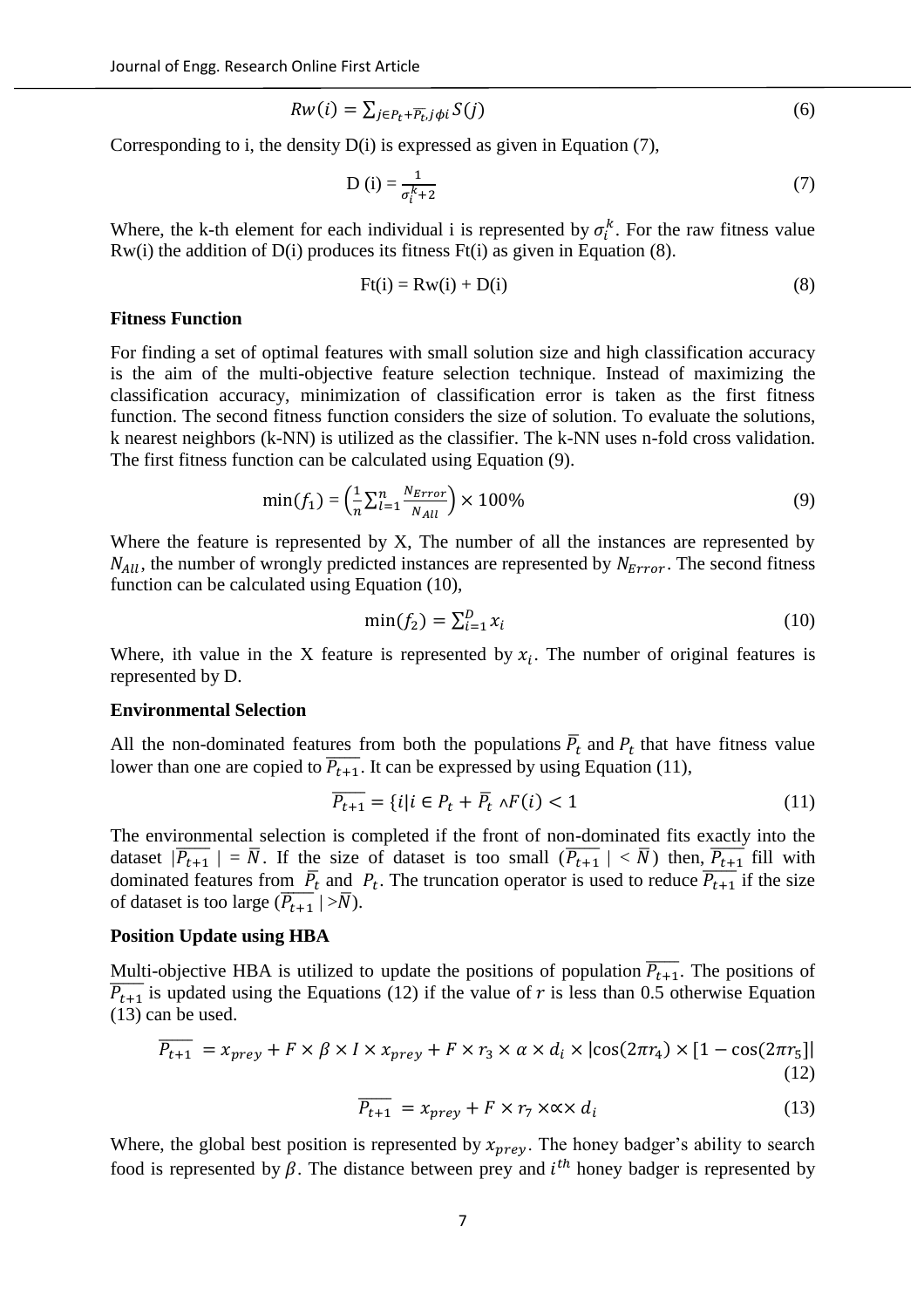$d_i$  and it can be calculated using Equation (14). The random numbers between 0 and 1 are represented by  $r_3$ ,  $r_4$ ,  $r_5$ ,  $r_7$ . The search direction is represented by F and it can be calculated using Equation (15). The decreasing factor  $\alpha$  is updated using Equation (16).

$$
d_i = x_{prey} - x_i \tag{14}
$$

Where, the global best position is represented by  $x_{prey}$  and  $i^{th}$  honey badger position is represented by  $x_i$ .

$$
F = \begin{cases} 1 & \text{if } r_6 \le 0.5\\ -1 & \text{else} \end{cases}
$$
 (15)

The random number between 0 and 1 is represented by  $r_6$ .

$$
\alpha = C \times \exp(\frac{-t}{t_{max}}) \tag{16}
$$

Where,  $t_{max}$  represents the maximum count of iterations. The constant C have default value as 2.

### **Feature selection using SPEA-II**

If the maximum iteration is reached then the non-dominated features are represented by A with the set of decision vectors. To fill the mating pool, with the replacement of  $\overline{P_{t+1}}$ binary tournament selection is performed. For the mating pool, the mutation and crossover operators are applied and resulting population is  $\overline{P_{t+1}}$ . Then the generation counter is incremented to  $t = t+1$ . Then the fitness is calculated.

## **Computational Complexity**

The computational complexity of the proposed approach is  $O(m n^2)$  where the population size is represented by n and the number of selected features is represented by m.

#### **System Model**

The proposed feature selection approach is established with following steps. Step 1: The collected datasets are preprocessed using scaling function. Step 2: The high dimensionality of the preprocessed dataset is reduced using the proposed MOHBSP2 based feature selection approach. Step 3: Then the selected features are classified using the RELM. The proposed approach showed better accuracy with reduced feature size and computational time. At first, the parameters used in the proposed approach are initialized. The population is initialized with random numbers between 0 and 1. Then archive set is generated by using levy flight algorithm. The fitness value is evaluated for each population. Based on the fitness value the positions are updated using Equations (12-13). Thus the position update is performed with HBA. Then selection, crossover and mutation process are performed based on SPEA-II. Based on these values the optimal features are selected from the dataset. The selected features are used in the RELM based classification.

**Algorithm 3. Pseudo code for proposed feature selection algorithm**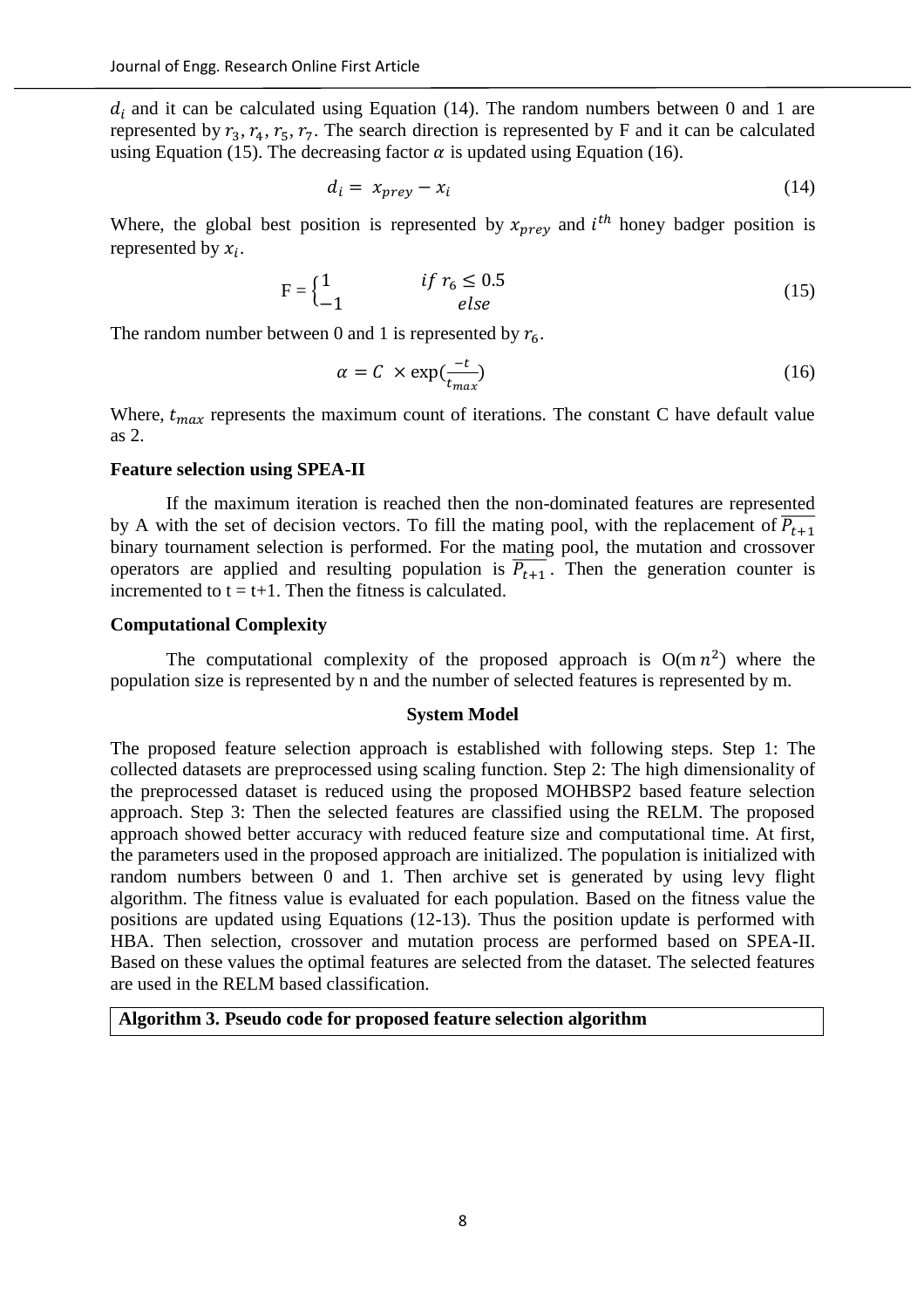Initialize parameters  $t_{max}$ , N,  $\beta$ , C,  $\overline{N}$ Generate new population  $P_0$  with random position between 0 and 1 Generate archive set  $\overline{P_0}$  (t=0) based on Levy flight using Equation (4) **// Levy flight while**  $t≤ t_{max}$  **do** Update the decreasing factor  $\propto$  using Equation (16)  **for** i=1 to Number of populations **do** Calculate fitness of each feature in  $P_t$  and  $\overline{P}_t$  $\overline{P_{t+1}}$  = Copy all non-dominated feature from  $\overline{P_t}$  and  $\overline{P_t}$  to  $\overline{P_{t+1}}$  **if** r<0.5 **then** Update the position  $\overline{P_{t+1}}$  using Equation (12) // **HBA else** Update the position  $\overline{P_{t+1}}$  using Equation (13) **end if end for** Perform selection **//SPEA-II** Apply crossover and mutation **end while** stop criteria satisfied Calculate and save feature subset's error rate (solutions) Using non-dominated sorting ranking the population Return the selected features **end**

### **EXPERIMENTAL RESULTS**

In the Figure 1, the non-dominated solutions are plotted for the evaluation of performance of the proposed approach on feature subset searching. The proposed approach result is taken for Zoo dataset and compared with existing approaches. The size of the feature subset is represented by the horizontal axis of the graph and classification error is represented by the vertical axis of graph. From the pareto front results it can be known that, the proposed MOHBSP2 approach can achieve lower classification error while ensuring the smaller solution size for all the eighteen datasets.



**Figure 1.** Pareto front analysis

In Figure 2(a) the accuracy of the proposed approach is compared with existing approaches in terms of box plot analysis for all the datasets. For the proposed approach, the datasets ionosphere, Parkinson and wine have achieved 100% accuracy. The upper quartile in the box plot for the proposed approach is 100%. For the existing approaches such as MWOA, BCNSG3, MOBGA-AOS and MO-PSO algorithms the highest value of upper quartile is 97%, 96%, 97% and 98% respectively. So that, the proposed approach has highest value of upper quartile than existing approaches in the box plot. The median line of the box for the proposed approach is at 93% that is higher than the existing approaches. There are no potential outliers in the box plot, as all the approaches has better average performance. Similarly, the selected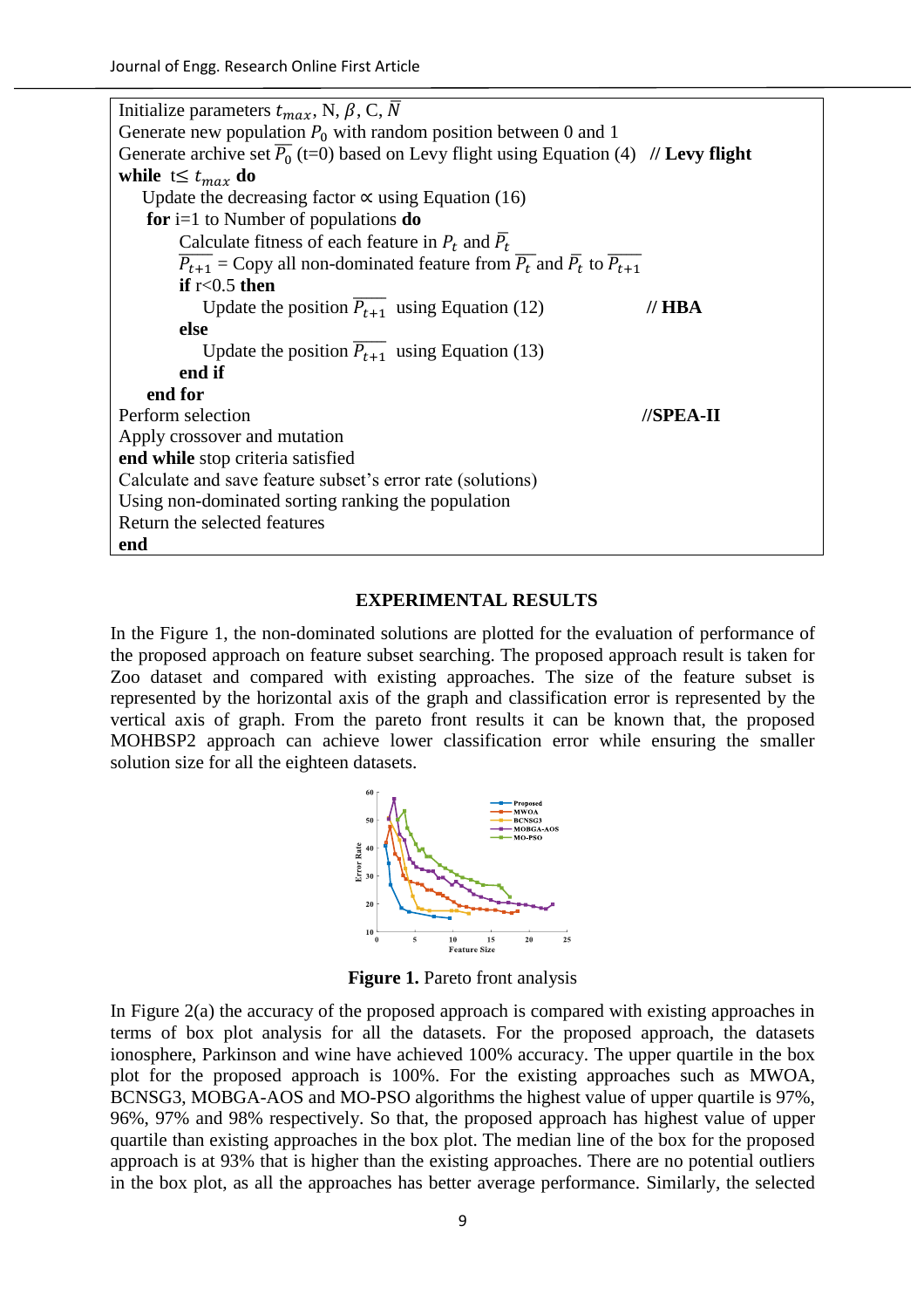feature length is compared with existing approaches in terms of box plot analysis in Figure 2(b). The highest length of selected features in the proposed approach is 80. For the existing approaches such as MWOA, BCNSG3, MOBGA-AOS and MO-PSO algorithms the highest value of selected features is 267, 152, 157 and 161 respectively. Due to the large size of dataset, there are some potential outliers in the box plot for all the approaches. Thus proposed approach selects less number of features than the existing approaches. The computation time taken by the proposed approach is compared with existing approaches in terms of box plot analysis in the Figure 2(c). The highest value of computation time taken by the proposed approach is 378.99 seconds. For the existing approaches such as MWOA, BCNSG3, MOBGA-AOS and MO-PSO algorithms the highest value of computation time is 350.58 seconds, 328.82 seconds, 337.23 seconds and 365.59 seconds respectively. The computation time taken by the proposed approach is 13.31 seconds higher than the existing approaches. The difference in the computation time is in seconds. From these results it can be known that, the proposed feature selection approach can maintain higher accuracy with the reduction of feature size.



**(c) Computation time Figure 2. Box plot analysis of accuracy**

In the Figure  $3(a)$  and (b), the hamming loss and ranking loss results of the proposed feature selection approach are compared with other four well known feature selection approaches such as MWOA, BCNSG3, MOBGA-AOS and MO-PSO using radar chart. The minimum value of hamming loss of the proposed approach is 0.0092. For the existing approaches such as MWOA, BCNSG3, MOBGA-AOS and MO-PSO the lowest value of hamming loss in the box plot is 0.0294, 0.0198, 0.0268, and 0.0153 respectively. The minimum value of ranking loss for the proposed approach is 0.0003. For the existing approaches such as MWOA, BCNSG3, MOBGA-AOS and MO-PSO the lowest ranking loss is 0.0029, 0.0020, 0.0027, and 0.0015 respectively. For the better performance of feature selection approach, the values of hamming loss and ranking loss should be less. From the radar charts it can be known that the proposed feature selection approach has less hamming loss and ranking loss when compared with other techniques.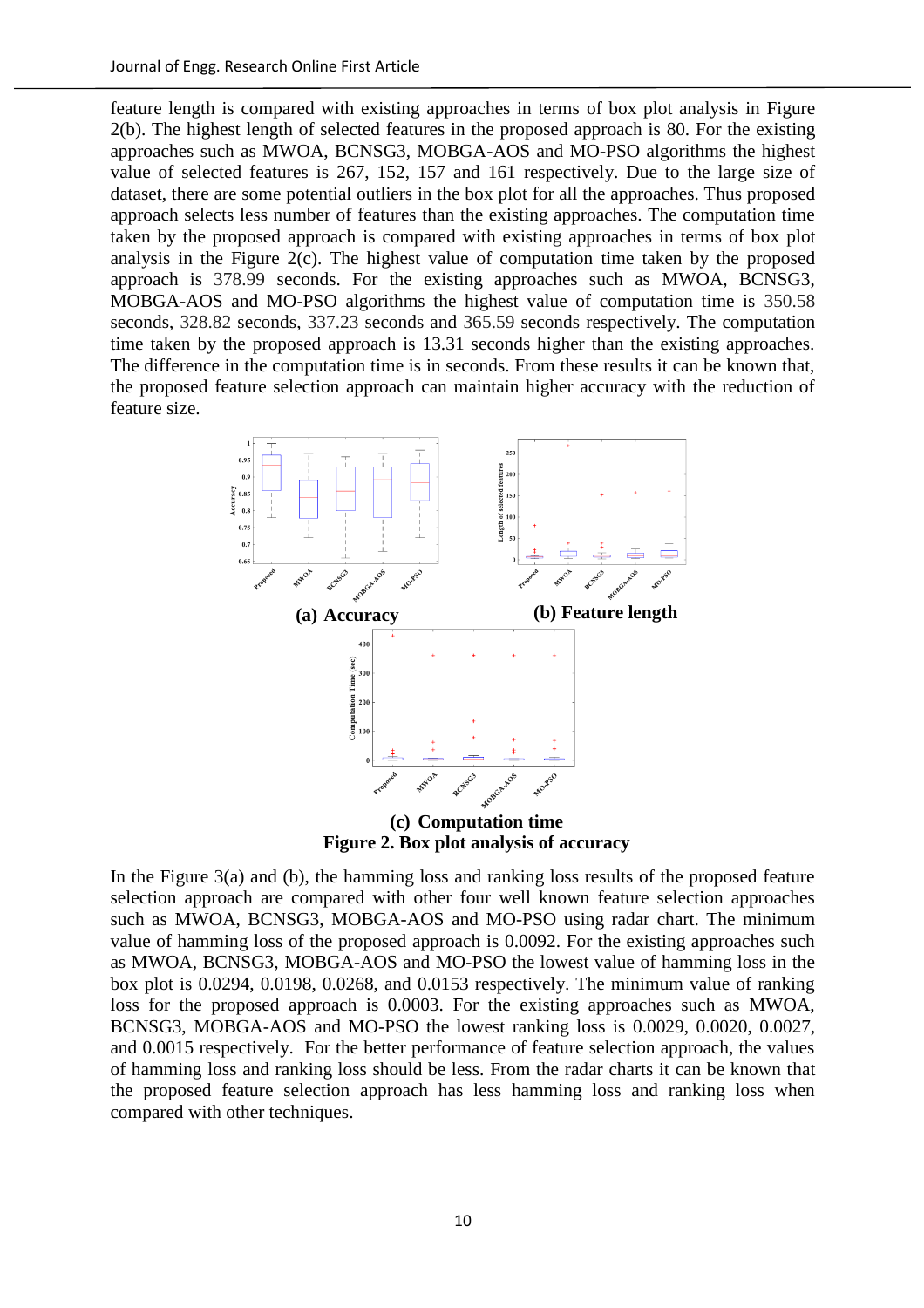

**Figure 3.** Radar chart for Hamming Loss and Ranking Loss

The performance of the proposed feature selection algorithm is evaluated using IGD metric in terms of standard deviation and mean value for all eighteen datasets. The Figure 4 shows the box plot analysis of mean value and standard deviation. The results of proposed MOHBSP2 method is compared with other multi-objective feature selection algorithms such as MOBGA-AOS, MO-PSO, BCNSG3, and MWOA. From these results it can be known that the proposed feature selection approach has less standard deviation and mean values for all the eighteen datasets when compared with other algorithms. The performance comparison for the proposed MOHBSP2 approach is compared with other existing multi-objective algorithms such as MWOA, BCNSG3, MOBGA-AOS and MO-PSO for all the eighteen datasets. The proposed approach has highest value of accuracy when compared to other four algorithms for all the eighteen datasets. Moreover, the proposed approach selects less number of features than other algorithms. Thus, the proposed approach minimizes the classification error while minimizing the number of selected features. But the training time taken by the proposed approach is higher than other approaches. From these results it can be concluded that the proposed multiobjective feature selection technique can give better results than other conventional multiobjective feature selection techniques.



**Figure 4.** Box plot analysis for mean value and standard deviation value **CONCLUSION**

A novel multi-objective wrapper feature selection technique is proposed in this paper to select less number of features with less classification error. Hybrid of Multi Objective Honey Badger Algorithm and Strength Pareto Evolutionary Algorithm-II with Levy flight algorithm named MOHBSP2 is the proposed feature selection algorithm. The effectiveness of the proposed approach is evaluated using eighteen benchmark datasets and compared with four well known multi-objective feature selection techniques. The Regularized extreme learning machine is utilized to evaluate the selected features using proposed feature selection approach. From the classification results, it can be known that, the proposed feature selection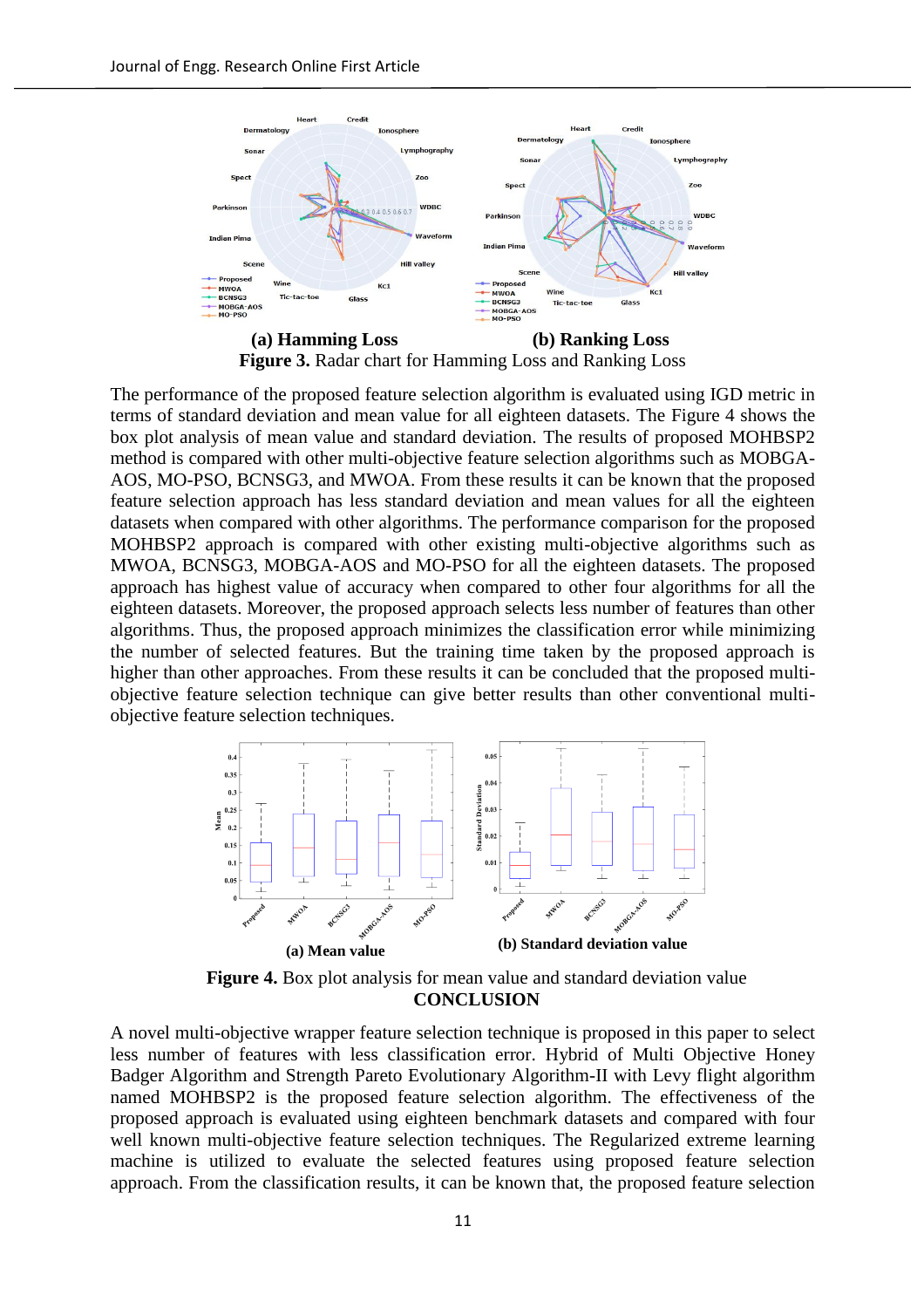technique outperforms other feature selection approaches with less number of selected features and less classification error. The proposed approach achieved 100% accuracy with the maximum length of selected features is 80. The minimum value of hamming loss, ranking loss, mean value and standard deviation value achieved by the proposed approach are 0.0092, 0.0003, 0.018 and 0.001 respectively. Though the proposed approach shows better performance in terms of accuracy, ranking loss and hamming loss, the time cost of proposed approach is slightly larger than other approaches. The reduction of computation complexity of the proposed multi-objective feature selection algorithm will be investigated in the future work.

## **REFERENCES**

**Abdollahzadeh, B., & Gharehchopogh, F. S. 2021.** A multi-objective optimization algorithm for feature selection problems. Engineering with Computers 1-19.

**Amoozegar, M., & Minaei-Bidgoli, B. 2018.** Optimizing multi-objective PSO based feature selection method using a feature elitism mechanism. Expert Systems with Applications 113: 499-514.

**Asuncion, A., & Newman, D. 2007.** UCI machine learning repository.

**Balakrishnan, K., Dhanalakshmi, R. & Khaire, U.M. 2021.** Improved salp swarm algorithm based on the levy flight for feature selection. The Journal of Supercomputing 77(11): 12399- 12419.

**Banka, H., & Dara, S. 2015**. A Hamming distance based binary particle swarm optimization (HDBPSO) algorithm for high dimensional feature selection, classification and validation. Pattern Recognition Letters 52: 94-100.

**Bermejo, P., Gámez, J. A., & Puerta, J. M. 2014.** Speeding up incremental wrapper feature subset selection with Naive Bayes classifier. Knowledge-Based Systems 55: 140-147.

**Dash, M., & Liu, H. 1997.** Feature selection for classification. Intelligent Data Analysis 1:131–156.

**Dashtban, M., Balafar, M., & Suravajhala, P. 2018.** Gene selection for tumor classification using a novel bio-inspired multi-objective approach. Genomics 110(1): 10-17.

**Deb, K., Pratap, A., Agarwal, S., & Meyarivan, T. A. M. T. 2002.** A fast and elitist multi objective genetic algorithm: NSGA-II. IEEE transactions on evolutionary computation 6(2): 182-197.

**Dong, H., Sun, J., Sun, X., & Ding, R. 2020.** A many-objective feature selection for multilabel classification. Knowledge-Based Systems 208.

**Eroglu, D. Y., & Kilic, K. 2017.** A novel Hybrid Genetic Local Search Algorithm for feature selection and weighting with an application in strategic decision making in innovation management. Information Sciences, 405: 18-32.

**Ewees, A. A., Mostafa, R. R., Ghoniem, R. M., & Gaheen, M. A. 2022.** Improved seagull optimization algorithm using Lévy flight and mutation operator for feature selection. Neural Computing and Applications 1-36.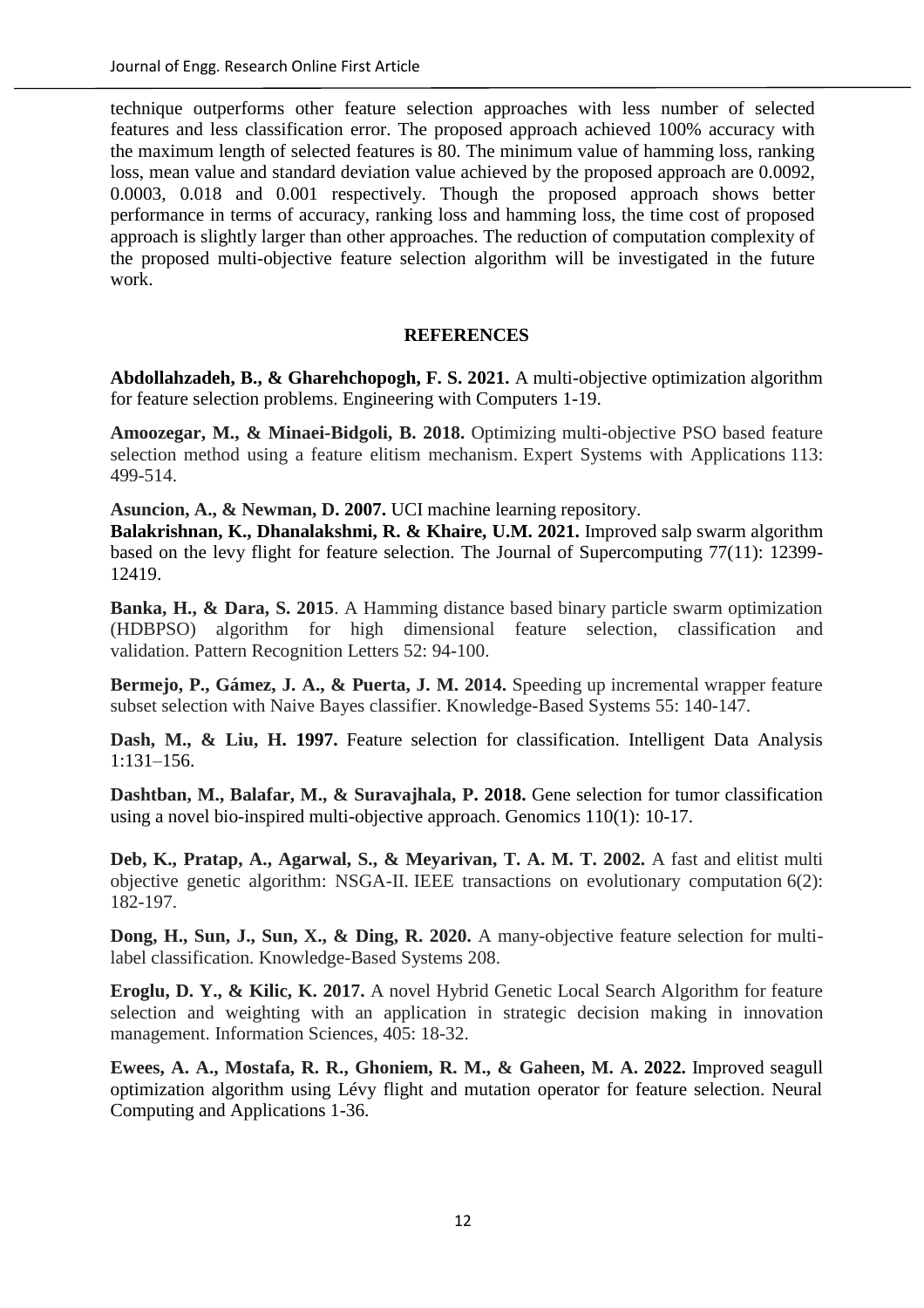**Fu, W., Xue, B., & Zhang, M. 2014.** Multi-objective feature selection in classification: A differential evolution approach. In Asia-Pacific Conference on Simulated Evolution and Learning. Springer, Cham.

**Gao, X. Z., Nalluri, M. S. R., Kannan, K., & Sinharoy, D. 2021.** Multi-objective optimization of feature selection using hybrid cat swarm optimization. Science China Technological Sciences 64(3): 508-520.

**Gonzalez, J., Ortega, J., Damas, M., Martín-Smith, P., & Gan, J. Q. 2019.** A new multiobjective wrapper method for feature selection–Accuracy and stability analysis for BCI. Neurocomputing 333: 407-418.

**Hamdani, T. M., Won, J. M., Alimi, A. M., & Karray, F.2011.** Hierarchical genetic algorithm with new evaluation function and bi-coded representation for the selection of features considering their confidence rate. Applied Soft Computing 11(2): 2501-2509.

**Han, M., & Ren, W. 2015.** Global mutual information-based feature selection approach using single-objective and multi-objective optimization. Neurocomputing 168: 47-54.

**Hancer, E., Xue, B., Zhang, M., Karaboga, D., & Akay, B. 2018.** Pareto front feature selection based on artificial bee colony optimization. Information Sciences 422: 462-479.

**Hashim, F. A., Houssein, E. H., Hussain, K., Mabrouk, M. S., & Al-Atabany, W. 2022.** Honey Badger Algorithm: New metaheuristic algorithm for solving optimization problems. Mathematics and Computers in Simulation 192:84-110.

**Hu, P., Pan, J. S., & Chu, S. C. 2020.** Improved Binary Grey Wolf Optimizer and Its application for feature selection. Knowledge-Based Systems 195.

**Huang, L., Zhang, H., Wu, C. Q., & Li, Z. 2020.** An effective convolutional neural network based on SMOTE and Gaussian mixture model for intrusion detection in imbalanced dataset. Computer Networks 177.

**Kiziloz, H. E., Deniz, A., Dokeroglu, T., & Cosar, A. 2018.** Novel multiobjective TLBO algorithms for the feature subset selection problem. Neurocomputing 306: 94-107.

**Knowles, J., & Corne, D. 1999.** The Pareto archived evolution strategy: a new baseline algorithm for Pareto multiobjective optimisation. Proceedings of the 1999 Congress on Evolutionary Computation, 98–105.

**Kozodoi, N., Lessmann, S., Papakonstantinou, K., Gatsoulis, Y., & Baesens, B. 2019.** A multi-objective approach for profit-driven feature selection in credit scoring. Decision support systems 120: 106-117.

**Labani, M., Moradi, P., & Jalili, M. 2020.** A multi-objective genetic algorithm for text feature selection using the relative discriminative criterion. Expert Systems with Applications 149.

**Lai, C. M. 2018.** Multi-objective simplified swarm optimization with weighting scheme for gene selection. Applied Soft Computing 65: 58-68.

**Le, D. N., Nayyar, A., & Nguyen, N. G. 2018.** Advances in swarm intelligence for optimizing problems in computer science. CRC press.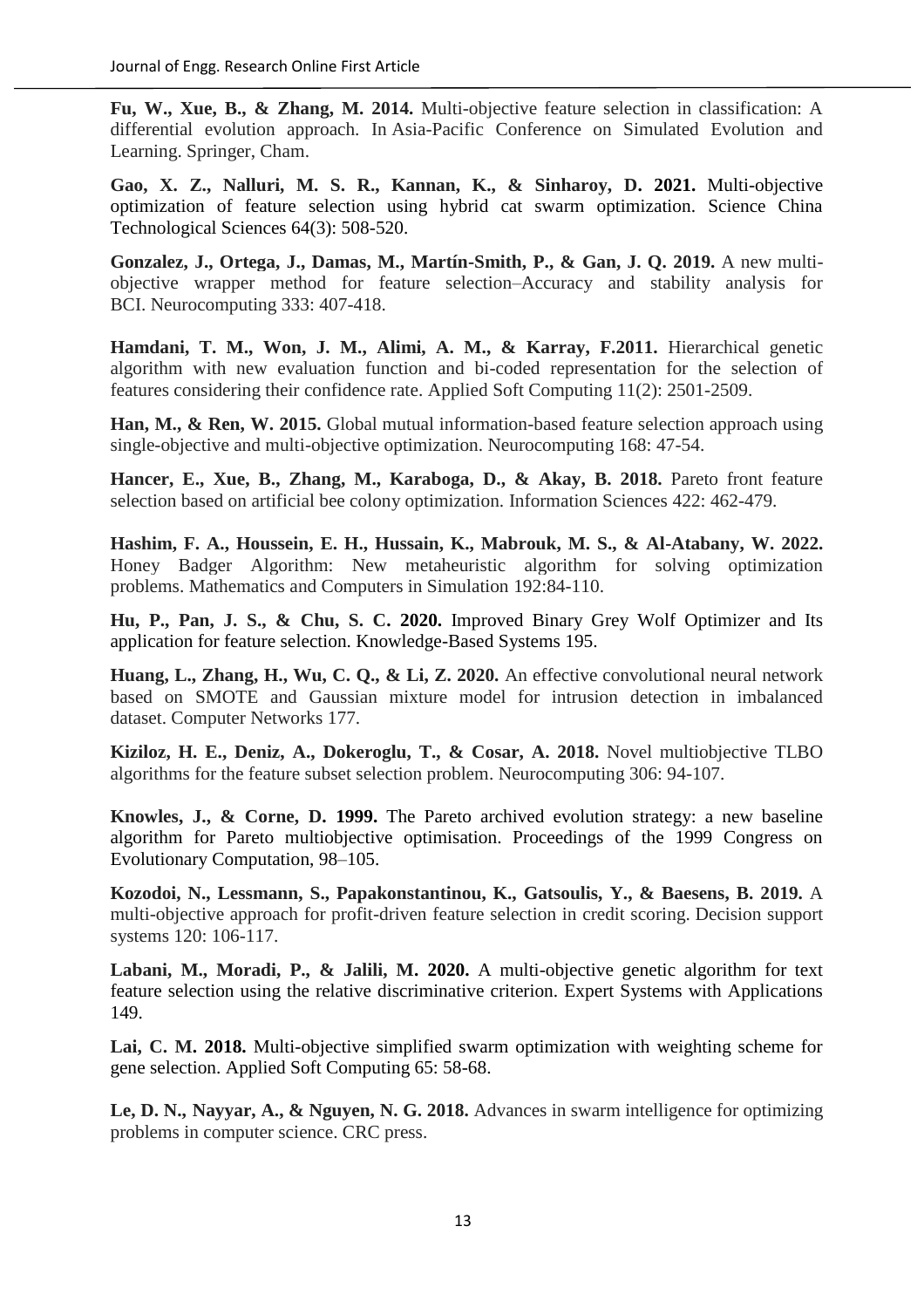**Li, A. D., Xue, B., & Zhang, M. 2020.** Multi-objective feature selection using hybridization of a genetic algorithm and direct multisearch for key quality characteristic selection. Information Sciences 523: 245-265.

Liu, Y., & Cao, B. 2020. A novel ant colony optimization algorithm with Levy flight. IEEE Access 8: 67205-67213.

**Nayak, S. K., Rout, P. K., Jagadev, A. K., & Swarnkar, T. 2020.** Elitism based multiobjective differential evolution for feature selection: A filter approach with an efficient redundancy measure. Journal of King Saud University-Computer and Information Sciences 32(2): 174-187.

**Nayyar, A., & Nguyen, N. G. 2018.** Introduction to swarm intelligence. Advances in swarm intelligence for optimizing problems in computer science 53-78.

**Paul, D., Jain, A., Saha, S., & Mathew, J. 2021.** Multi-objective PSO based online feature selection for multi-label classification. Knowledge-Based Systems 222.

**Rostami, M., Forouzandeh, S., Berahmand, K., & Soltani, M. 2020.** Integration of multiobjective PSO based feature selection and node centrality for medical datasets. Genomics 112(6): 4370-4384.

**Sharma, A., & Rani, R. 2019.** C-HMOSHSSA: Gene selection for cancer classification using multi-objective meta-heuristic and machine learning methods. Computer methods and programs in biomedicine 178: 219-235.

**Usman, A. M., Yusof, U. K., & Naim, S. 2020.** Filter-based multi-objective feature selection using NSGA III and cuckoo optimization algorithm. IEEE Access 8: 76333-76356.

**Vijayanand, R. & Devaraj, D. 2020.** A novel feature selection method using whale optimization algorithm and genetic operators for intrusion detection system in wireless mesh network. IEEE Access 8: 56847-56854.

**Wang, D., Wang, P., Yuan, Y., Wang, P., & Shi, J. 2020.** A fast conformal predictive system with regularized extreme learning machine. Neural Networks 126: 347-361.

**Xue, B., Zhang, M., & Browne, W. N. 2013.** Particle Swarm Optimization for Feature Selection in Classification: A Multi-Objective Approach. IEEE Transactions on Cybernetics 43: 1656–1671.

**Xue, B., Zhang, M., & Browne, W. N. 2014.** Particle swarm optimization for feature selection in classification: Novel initialisation and updating mechanisms. Applied soft computing 18: 261-276.

**Xue, Y., Zhu, H., Liang, J., & Słowik, A. 2021.** Adaptive crossover operator based multiobjective binary genetic algorithm for feature selection in classification. Knowledge-Based Systems 227.

**Zhang, X., Zhang, Q., Chen, M., Sun, Y., Qin, X., & Li, H. 2018.** A two-stage feature selection and intelligent fault diagnosis method for rotating machinery using hybrid filter and wrapper method. Neurocomputing 275: 2426-2439.

**Zhang, Y., Gong, D. W., Gao, X. Z., Tian, T., & Sun, X. Y. 2020.** Binary differential evolution with self-learning for multi-objective feature selection. Information Sciences 507: 67-85.